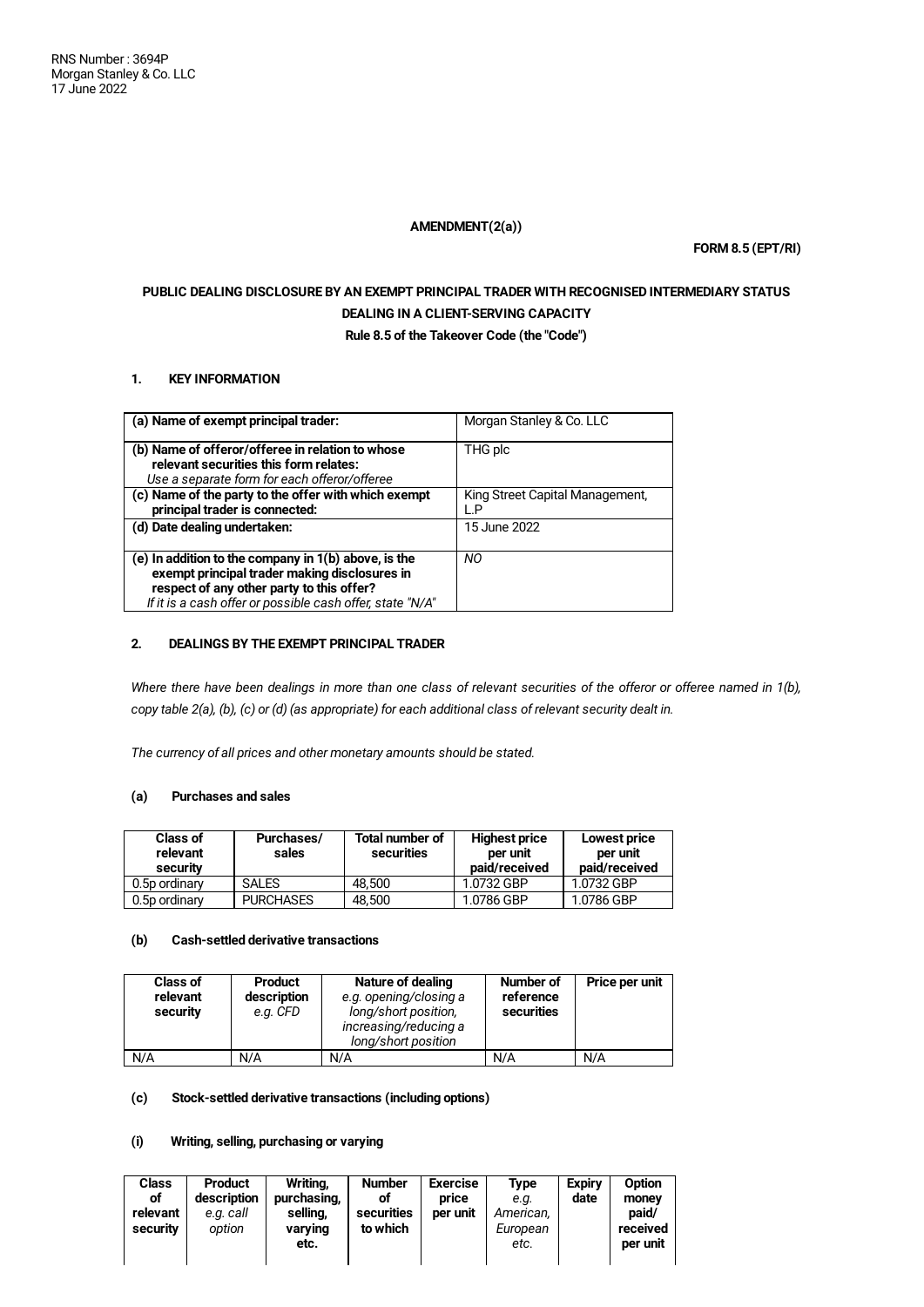|     |     |     | option<br>relates |     |     |     |     |
|-----|-----|-----|-------------------|-----|-----|-----|-----|
| N/A | N/A | N/A | N/A               | N/A | N/A | N/A | N/A |

#### **(ii) Exercise**

| <b>Class of</b><br>relevant<br>security | Product<br>description<br>e.g. call option | Exercising/<br>exercised<br>against | Number of<br>securities | <b>Exercise price</b><br>per unit |
|-----------------------------------------|--------------------------------------------|-------------------------------------|-------------------------|-----------------------------------|
| N/A                                     | N/A                                        | N/A                                 | N/A                     | N/A                               |

#### **(d) Other dealings (including subscribing for new securities)**

| <b>Class of relevant</b> | Nature of dealing             | <b>Details</b> | Price per unit (if |
|--------------------------|-------------------------------|----------------|--------------------|
| security                 | e.a. subscription, conversion |                | applicable)        |
| N/A                      | N/A                           | N/A            | N/A                |

## **3. OTHER INFORMATION**

#### **(a) Indemnity and other dealing arrangements**

**Details of any indemnity or option arrangement, or any agreement or understanding, formal or informal, relating to relevant securities which may be an inducement to deal or refrain from dealing entered into by the exempt principal trader making the disclosure and any party to the offer or any person acting in concert with a party to the offer:** *Irrevocable commitments and letters of intent should not be included. If there are no such agreements, arrangements or understandings, state "none"* NONE

#### **(b) Agreements, arrangements or understandings relating to options or derivatives**

**Details of any agreement, arrangement or understanding, formal or informal, between the exempt principal trader making the disclosure and any other person relating to: (i) the voting rights of any relevant securities under any option; or (ii) the voting rights or future acquisition or disposal of any relevant securities to which any derivative is referenced:**

*If there are no such agreements, arrangements or understandings, state "none"* NONE

| Date of disclosure:  | 17 June 2022         |
|----------------------|----------------------|
| <b>Contact name:</b> | <b>Craig Horsley</b> |
| Telephone number:    | +44 141 245-7736     |

*Public disclosures under Rule 8 of the Code must be made to a Regulatory Information Service.*

*The Panel's Market Surveillance Unit is available for consultation in relation to the Code's dealing disclosure requirements on +44 (0)20 7638 0129.*

*The Code can be viewed on the Panel's website at [www.thetakeoverpanel.org.uk](http://www.thetakeoverpanel.org.uk/).*

This information is provided by RNS, the news service of the London Stock Exchange. RNS is approved by the Financial Conduct Authority to act as a Primary Information Provider in the United Kingdom. Terms and conditions relating to the use and distribution of this information may apply. For further information, please contact **ms@lseg.com** or visit [www.rns.com](http://www.rns.com/).

RNS may use your IP address to confirm compliance with the terms and conditions, to analyse how you engage with the information contained in this communication, and to share such analysis on an anonymised basis with others as part of our commercial services. For further information about how RNS and the London Stock Exchange use the personal data you provide us, please see our [Privacy](https://www.lseg.com/privacy-and-cookie-policy) Policy.